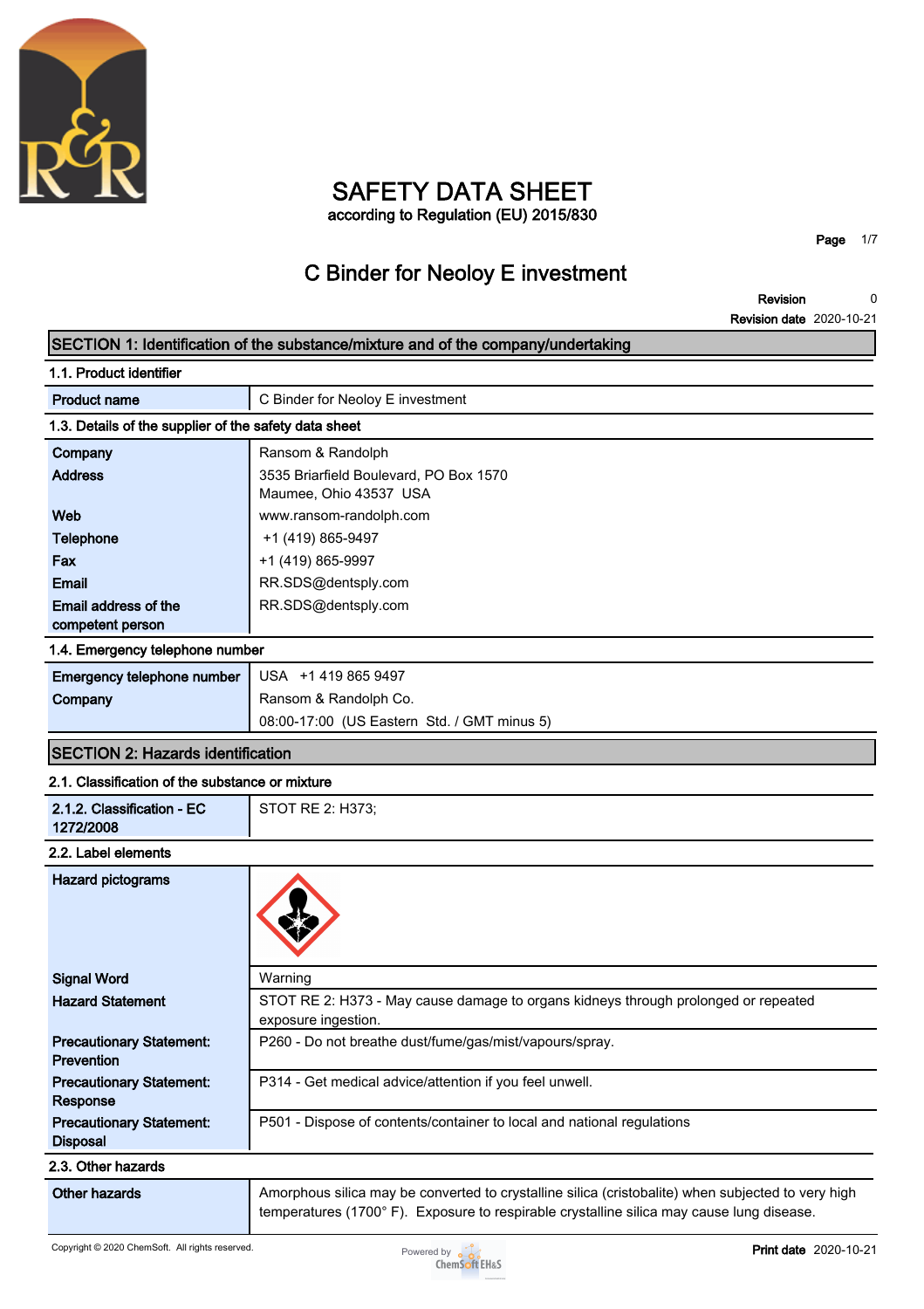#### **2.3. Other hazards**

**PBT and vPvB assessment. Not applicable.**

### **SECTION 3: Composition/information on ingredients**

**3.2. Mixtures**

#### **EC 1272/2008**

| <b>Chemical Name</b>                                                            | Index No.  | CAS No.                                      | EC No.    | <b>REACH Registration</b><br><b>Number</b>                                      | Conc.<br>(% | Classification                                                                                       |
|---------------------------------------------------------------------------------|------------|----------------------------------------------|-----------|---------------------------------------------------------------------------------|-------------|------------------------------------------------------------------------------------------------------|
| ethylene glycol solution<br>(Ethane-1,2-diol particulate)                       |            | $107 - 21 - 1$                               | 203-473-3 |                                                                                 |             | 1 - 10% Acute Tox. 4: H302; STOT<br>RE 2: H373;                                                      |
| <b>SECTION 4: First aid measures</b>                                            |            |                                              |           |                                                                                 |             |                                                                                                      |
| 4.1. Description of first aid measures                                          |            |                                              |           |                                                                                 |             |                                                                                                      |
| Inhalation                                                                      |            |                                              |           |                                                                                 |             | Move the exposed person to fresh air. If breathing is difficult give oxygen. If breathing stops,     |
|                                                                                 |            |                                              |           | provide artificial respiration. Seek medical attention.                         |             |                                                                                                      |
| Eye contact                                                                     |            | attention if irritation or symptoms persist. |           |                                                                                 |             | Rinse immediately with plenty of water for 15 minutes holding the eyelids open. Seek medical         |
| <b>Skin contact</b>                                                             |            |                                              |           |                                                                                 |             | Remove contaminated clothing. Wash off immediately with plenty of soap and water. Seek medical       |
|                                                                                 |            |                                              |           |                                                                                 |             | attention if irritation or symptoms persist. Wash contaminated clothing before reuse.                |
| Ingestion                                                                       |            | <b>INDUCE VOMITING.</b>                      |           |                                                                                 |             | IF SWALLOWED: Call a POISON CENTER/doctor/ 800.222.1222 /if you feel unwell. DO NOT                  |
| 4.2. Most important symptoms and effects, both acute and delayed                |            |                                              |           |                                                                                 |             |                                                                                                      |
| Inhalation                                                                      |            |                                              |           |                                                                                 |             | Inhalation may cause coughing, tightness of the chest and irritation of the respiratory system.      |
| Eye contact                                                                     |            | May cause irritation to skin and eyes.       |           |                                                                                 |             |                                                                                                      |
| <b>Skin contact</b>                                                             |            | Avoid prolonged or repeated exposure.        |           |                                                                                 |             |                                                                                                      |
| Ingestion                                                                       |            |                                              |           |                                                                                 |             | HARMFUL OR FATAL IF SWALLOWED. CAN ENTER LUNGS AND CAUSE DAMAGE.                                     |
| 4.3. Indication of any immediate medical attention and special treatment needed |            |                                              |           |                                                                                 |             |                                                                                                      |
| Ingestion                                                                       |            |                                              |           | If swallowed, seek medical advice immediately and show this container or label. |             | CONTAINS MATERIAL WHICH MAY CAUSE kidneys DAMAGE (BASED ON ANIMAL DATA).                             |
| <b>SECTION 5: Firefighting measures</b>                                         |            |                                              |           |                                                                                 |             |                                                                                                      |
| 5.1. Extinguishing media                                                        |            |                                              |           |                                                                                 |             |                                                                                                      |
|                                                                                 |            |                                              |           | Use as appropriate: Carbon dioxide (CO2), Dry chemical, Foam.                   |             |                                                                                                      |
| 5.2. Special hazards arising from the substance or mixture                      |            |                                              |           |                                                                                 |             |                                                                                                      |
|                                                                                 |            |                                              |           | Burning produces irritating, toxic and obnoxious fumes.                         |             |                                                                                                      |
| 5.3. Advice for firefighters                                                    |            |                                              |           |                                                                                 |             |                                                                                                      |
|                                                                                 |            |                                              |           | Self-contained breathing apparatus. Wear protective clothing.                   |             |                                                                                                      |
| SECTION 6: Accidental release measures                                          |            |                                              |           |                                                                                 |             |                                                                                                      |
| 6.1. Personal precautions, protective equipment and emergency procedures        |            |                                              |           |                                                                                 |             |                                                                                                      |
|                                                                                 | equipment. |                                              |           |                                                                                 |             | Avoid contact with skin. Ensure adequate ventilation of the working area. Wear suitable protective   |
| 6.2. Environmental precautions                                                  |            |                                              |           |                                                                                 |             |                                                                                                      |
|                                                                                 |            |                                              |           | Do not allow product to enter drains. Prevent further spillage if safe.         |             |                                                                                                      |
| 6.3. Methods and material for containment and cleaning up                       |            |                                              |           |                                                                                 |             |                                                                                                      |
|                                                                                 |            |                                              |           |                                                                                 |             | Absorb with inert, absorbent material. Transfer to suitable, labelled containers for disposal. Clean |



**spillage area thoroughly with plenty of water.**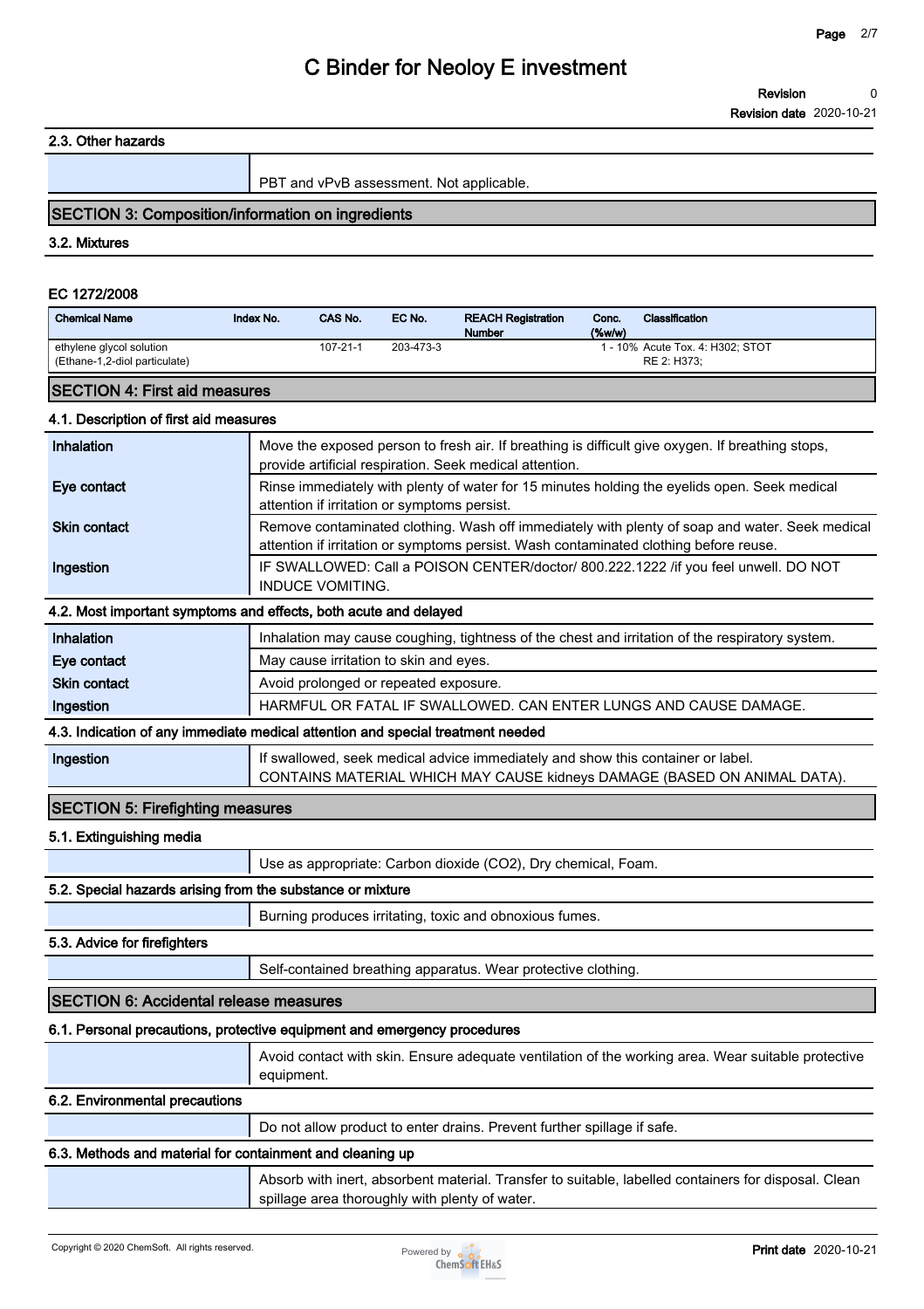### **SECTION 7: Handling and storage**

### **7.1. Precautions for safe handling**

|                                                                   | Avoid contact with eyes and skin. Ensure adequate ventilation of the working area. Do NOT reuse<br>empty containers. |  |  |  |
|-------------------------------------------------------------------|----------------------------------------------------------------------------------------------------------------------|--|--|--|
| 7.2. Conditions for safe storage, including any incompatibilities |                                                                                                                      |  |  |  |
|                                                                   | Keep in a cool, dry, well ventilated area. Keep containers tightly closed.                                           |  |  |  |
| 7.3. Specific end use(s)                                          |                                                                                                                      |  |  |  |
|                                                                   | Restricted to professional users.                                                                                    |  |  |  |
| SECTION 8: Exposure controls/personal protection                  |                                                                                                                      |  |  |  |

### **8.1. Control parameters**

### **8.1.1. Exposure Limit Values**

| ethylene glycol solution      | WEL 8-hr limit ppm: -        | WEL 8-hr limit mg/m3: 10       |
|-------------------------------|------------------------------|--------------------------------|
| (Ethane-1,2-diol particulate) |                              |                                |
|                               | WEL 15 min limit ppm: -      | WEL 15 min limit mg/m3: -      |
|                               | WEL 8-hr limit mg/m3 total - | WEL 15 min limit mg/m3 total - |
|                               | inhalable dust:              | inhalable dust:                |
|                               | WEL 8-hr limit mg/m3 total - | WEL 15 min limit mg/m3 total - |
|                               | respirable dust:             | respirable dust:               |
| ethylene glycol solution      | WEL 8-hr limit ppm: 20       | WEL 8-hr limit mg/m3: 52       |
| (Ethane-1,2-diol vapour)      |                              |                                |
|                               | WEL 15 min limit ppm: 40     | WEL 15 min limit mg/m3: 104    |
|                               | WEL 8-hr limit mg/m3 total - | WEL 15 min limit mg/m3 total - |
|                               | inhalable dust:              | inhalable dust:                |
|                               | WEL 8-hr limit mg/m3 total - | WEL 15 min limit mg/m3 total - |
|                               | respirable dust:             | respirable dust:               |

#### **8.2. Exposure controls**

| 8.2.1. Appropriate engineering<br>controls         | Ensure adequate ventilation of the working area.              |  |  |  |
|----------------------------------------------------|---------------------------------------------------------------|--|--|--|
|                                                    |                                                               |  |  |  |
| 8.2.2. Individual protection                       | Wear chemical protective clothing.                            |  |  |  |
| measures                                           |                                                               |  |  |  |
| Eye / face protection                              | Approved safety goggles.                                      |  |  |  |
| Skin protection -                                  | Chemical resistant gloves (PVC).                              |  |  |  |
| <b>Handprotection</b>                              |                                                               |  |  |  |
| <b>Respiratory protection</b>                      | Self-contained breathing apparatus. Wear protective clothing. |  |  |  |
| <b>SECTION 9: Physical and chemical properties</b> |                                                               |  |  |  |

#### **9.1. Information on basic physical and chemical properties**

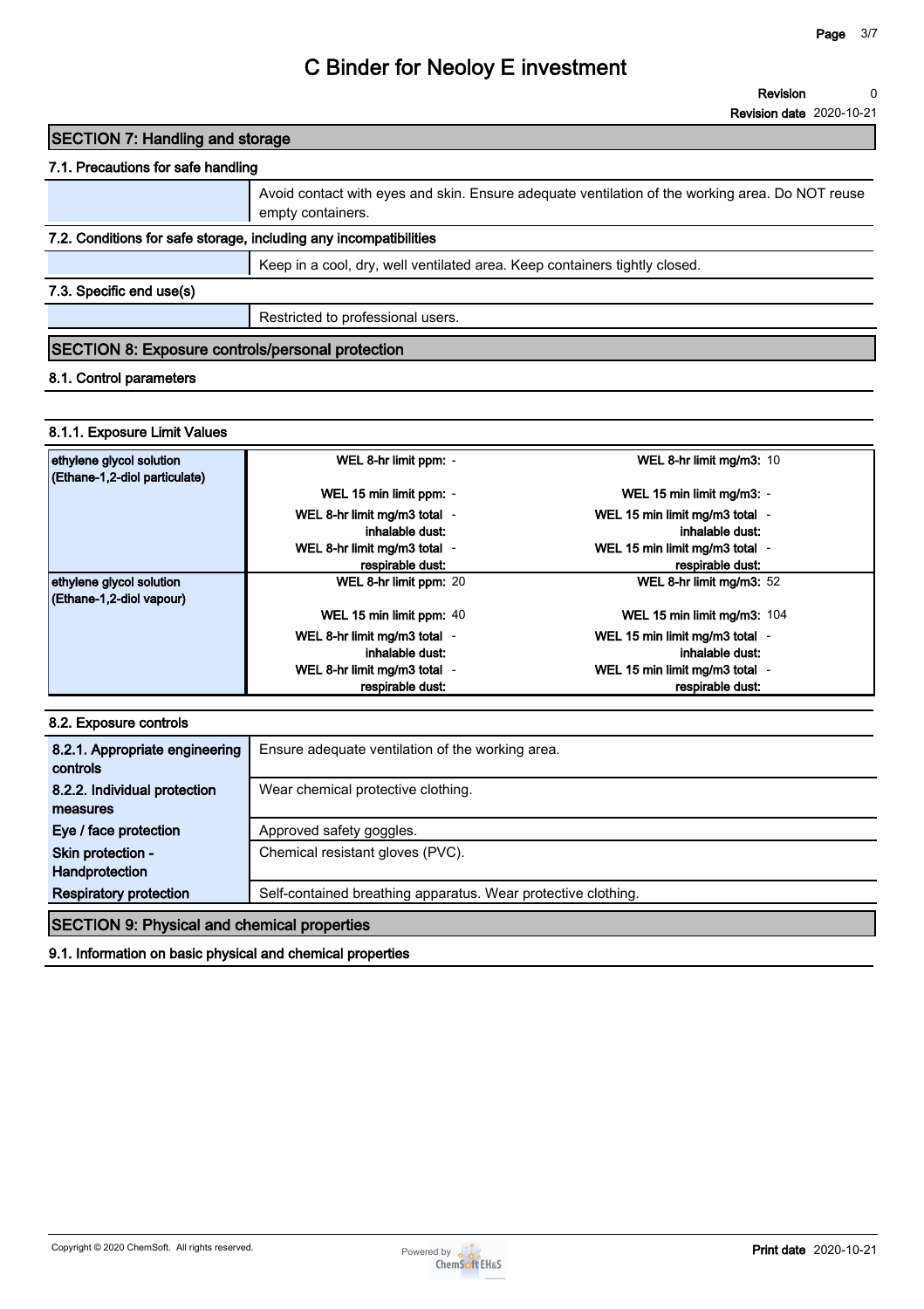### **9.1. Information on basic physical and chemical properties**

| Appearance   Liquid                           |                                      |
|-----------------------------------------------|--------------------------------------|
|                                               | <b>Colour</b> Colourless             |
|                                               | <b>Odour</b>   Odourless             |
| Odour threshold   Not applicable.             |                                      |
|                                               | pH Not applicable.                   |
|                                               | Melting point   No data available    |
| Freezing Point   Not required                 |                                      |
| Initial boiling point $\vert$ = 100 °C        |                                      |
|                                               | Flash point   Not applicable.        |
|                                               | Evaporation rate   No data available |
| Flammability (solid, gas) Not applicable.     |                                      |
| Vapour pressure   Not applicable.             |                                      |
|                                               | Vapour density   Not applicable.     |
|                                               | Fat Solubility   Not applicable.     |
| Partition coefficient Not applicable.         |                                      |
| Autoignition temperature   No data available  |                                      |
|                                               | Viscosity   No data available        |
| <b>Explosive properties</b> No data available |                                      |
| Oxidising properties No data available        |                                      |
|                                               | <b>Solubility</b> Soluble in water   |

### **9.2. Other information**

|                                             | <b>Conductivity</b> Not applicable. |  |
|---------------------------------------------|-------------------------------------|--|
| Surface tension   Not applicable.           |                                     |  |
| Specific gravity $= 1.25$                   |                                     |  |
|                                             | Gas group Not applicable.           |  |
| Benzene Content Not applicable.             |                                     |  |
|                                             | Lead content   Not applicable.      |  |
| VOC (Volatile organic Not applicable.       |                                     |  |
| compounds)                                  |                                     |  |
| <b>SECTION 10: Stability and reactivity</b> |                                     |  |

### **10.1. Reactivity**

| <b>IV.I.INGQUIVILY</b>                   |                                                                                                                                |
|------------------------------------------|--------------------------------------------------------------------------------------------------------------------------------|
|                                          | Not applicable.                                                                                                                |
| 10.2. Chemical stability                 |                                                                                                                                |
|                                          | Stable under normal conditions.                                                                                                |
| 10.3. Possibility of hazardous reactions |                                                                                                                                |
|                                          | ethylene glycol CAS 107-21-1. mixing water and acids must be supervised, due to large amounts<br>of heat produced.             |
| 10.4. Conditions to avoid                |                                                                                                                                |
|                                          | Avoid sparks, flames, heat and sources of ignition. Direct sunlight.                                                           |
| 10.5. Incompatible materials             |                                                                                                                                |
|                                          | Avoid contact with: Acids, Bases, Oxidising agents.                                                                            |
| 10.6. Hazardous decomposition products   |                                                                                                                                |
|                                          | Hazardous decomposition products. Carbon dioxide (CO2). VOC (Volatile organic compounds).<br>may be formed in fire conditions. |
| RECTION 11: Tovicological information    |                                                                                                                                |

### **SECTION 11: Toxicological information**

### **11.1. Information on toxicological effects**

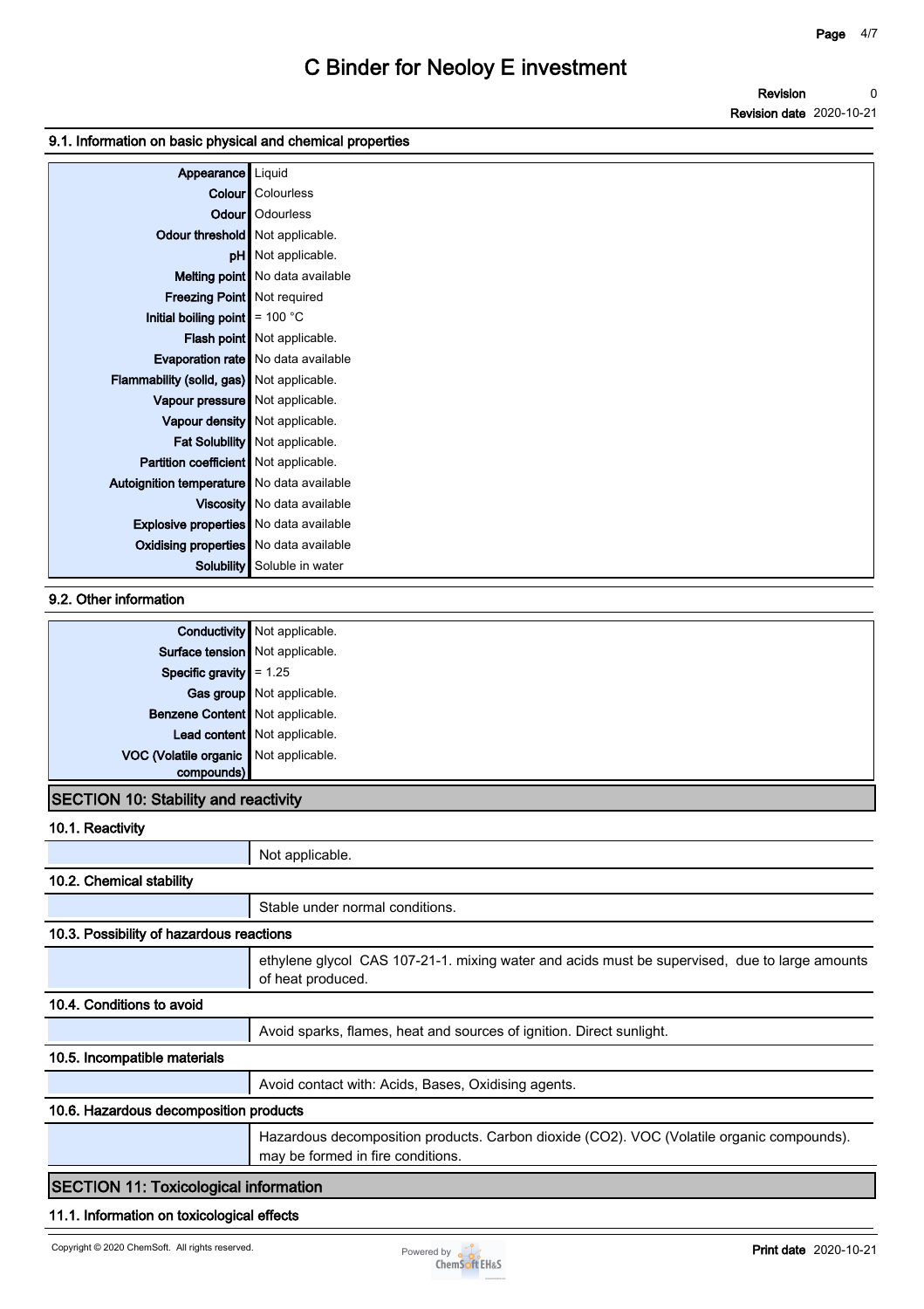**Revision date 2020-10-21**

| 11.1. Information on toxicological effects      |                                                                                                                                                                 |
|-------------------------------------------------|-----------------------------------------------------------------------------------------------------------------------------------------------------------------|
| Skin corrosion/irritation                       | May cause irritation to skin.                                                                                                                                   |
| Serious eye damage/irritation                   | Eyes: Contact may cause irritation with redness and tearing.                                                                                                    |
| Respiratory or skin<br>sensitisation            | No sensitizaton effects reported.                                                                                                                               |
| Carcinogenicity                                 | Based on available data, the classification criteria are not met.                                                                                               |
| Repeated or prolonged<br>exposure               | Inhalation is irritating to the respiratory tract and may cause damage to the central nervous system.                                                           |
|                                                 | (POSSIBLE) BIRTH DEFECT HAZARD - (CONTAINS MATERIAL THAT) MAY CAUSE BIRTH<br>DEFECTS (BASED ON ANIMAL DATA). ethylene glycol CAS 107-21-1.                      |
| 11.1.4. Toxicological Information               |                                                                                                                                                                 |
|                                                 | Ingestion may cause nausea and vomiting. May cause irritation to mucous membranes. May cause<br>drowsiness or dizziness. May cause damage to liver and kidneys. |
|                                                 | Acute inhalation - Systemic effects. May cause irritation to mucous membranes. May cause<br>irritation to respiratory system. May cause dizziness and headache. |
| 11.1.12. Mixture versus substance information   |                                                                                                                                                                 |
|                                                 | ethylene glycol CAS 107-21-1. Inhalation Rat LC50/4 h = > 200mg/m3. Dermal Rabbit LD50 =<br>>3500 mg/kg. Oral Rat LD50 = 50-7712 mg/kg.                         |
| <b>SECTION 12: Ecological information</b>       |                                                                                                                                                                 |
| 12.2. Persistence and degradability             |                                                                                                                                                                 |
|                                                 | Readily biodegradable.                                                                                                                                          |
| 12.3. Bioaccumulative potential                 |                                                                                                                                                                 |
|                                                 |                                                                                                                                                                 |
| <b>Partition coefficient</b>                    |                                                                                                                                                                 |
|                                                 | C Binder for Neoloy E investment Not applicable.                                                                                                                |
| 12.4. Mobility in soil                          |                                                                                                                                                                 |
|                                                 | ethylene glycol CAS 107-21-1. high.                                                                                                                             |
| 12.5. Results of PBT and vPvB assessment        |                                                                                                                                                                 |
|                                                 | Not required.                                                                                                                                                   |
| Toxicity (T-):                                  |                                                                                                                                                                 |
|                                                 | ethylene glycol CAS 107-21-1. Daphnia EC50/48h = 46300 mg/l. Algae EC50/72h = 6500 - 13000<br>mg/l. Fathead minnows LC50/96h = 49000 to 57000 mg/L.             |
| 12.6. Other adverse effects                     |                                                                                                                                                                 |
|                                                 | not expected.                                                                                                                                                   |
| <b>SECTION 13: Disposal considerations</b>      |                                                                                                                                                                 |
| <b>General information</b>                      |                                                                                                                                                                 |
|                                                 | Dispose of in compliance with all local and national regulations.                                                                                               |
| <b>Disposal of packaging</b>                    |                                                                                                                                                                 |
|                                                 | Containers must be recycled in compliance with national legislation and environmental regulations.                                                              |
|                                                 |                                                                                                                                                                 |
| <b>SECTION 14: Transport information</b>        |                                                                                                                                                                 |
| 14.1. UN number                                 |                                                                                                                                                                 |
|                                                 | The product is not classified as dangerous for carriage.                                                                                                        |
| 14.2. UN proper shipping name                   |                                                                                                                                                                 |
| Copyright © 2020 ChemSoft. All rights reserved. | <b>Print date 2020-10-21</b><br>Powered by $\bullet$ $\bullet$<br><b>ChemSoft EH&amp;S</b>                                                                      |

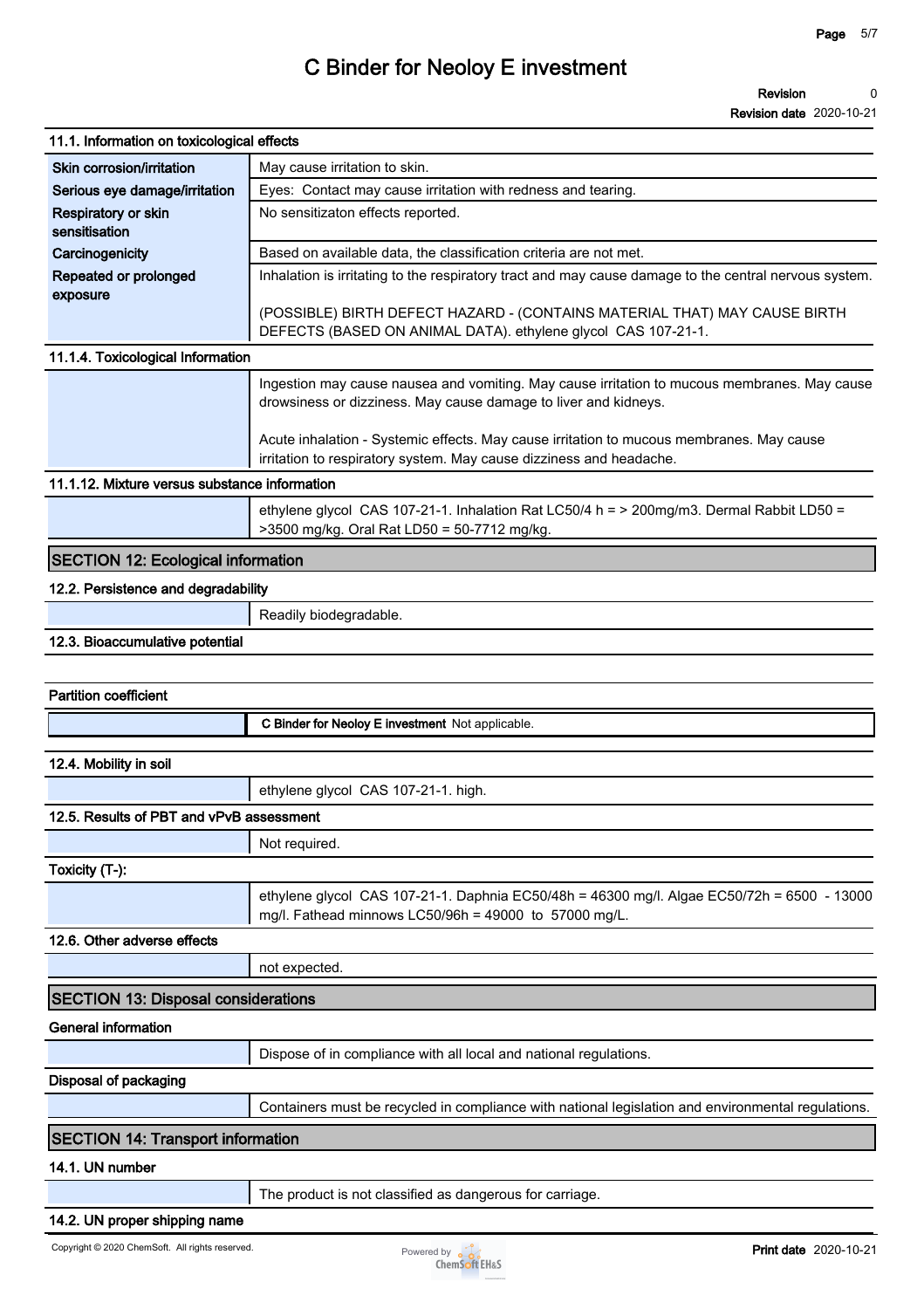| 14.2. UN proper shipping name                                                                                                                                                                                                                                                            |  |
|------------------------------------------------------------------------------------------------------------------------------------------------------------------------------------------------------------------------------------------------------------------------------------------|--|
| The product is not classified as dangerous for carriage.                                                                                                                                                                                                                                 |  |
| 14.3. Transport hazard class(es)                                                                                                                                                                                                                                                         |  |
| The product is not classified as dangerous for carriage.                                                                                                                                                                                                                                 |  |
| 14.4. Packing group                                                                                                                                                                                                                                                                      |  |
| The product is not classified as dangerous for carriage.                                                                                                                                                                                                                                 |  |
| 14.5. Environmental hazards                                                                                                                                                                                                                                                              |  |
| The product is not classified as dangerous for carriage.                                                                                                                                                                                                                                 |  |
| 14.6. Special precautions for user                                                                                                                                                                                                                                                       |  |
| The product is not classified as dangerous for carriage.                                                                                                                                                                                                                                 |  |
| 14.7. Transport in bulk according to Annex II of MARPOL 73/78 and the IBC Code                                                                                                                                                                                                           |  |
| The product is not classified as dangerous for carriage.                                                                                                                                                                                                                                 |  |
| <b>SECTION 15: Regulatory information</b>                                                                                                                                                                                                                                                |  |
| 15.1. Safety, health and environmental regulations/legislation specific for the substance or mixture                                                                                                                                                                                     |  |
| <b>Regulations</b><br>U.S. FEDERAL REGULATIONS: C Binder for Neoloy E Investment                                                                                                                                                                                                         |  |
| CERCLA 103 Reportable Quantity: RQ for C Binder for Neoloy E investment is 50,000 pounds<br>based on a RQ of 5000 pounds or Ethylene Glycol 1-10%. Many states have more stringent<br>release reporting requirements. Report spills required under federal, state and local regulations. |  |
| <b>SARA TITLE III:</b><br>Hazard Category For Section 311/312: Chronic health                                                                                                                                                                                                            |  |
| Section 313 Toxic Chemicals: This product contains the following chemicals subject to Annual<br>Release Reporting Requirements Under SARA Title III, Section 313 (40 CFR 372): Ethylene<br>Glycol CAS 107-21-1 1-10%.                                                                    |  |
| Section 302 Extremely Hazardous Substances (TPQ): None                                                                                                                                                                                                                                   |  |
| EPA Toxic Substances Control Act (TSCA) Status: All of the components of this product are listed<br>on the TSCA inventory.                                                                                                                                                               |  |
| <b>U.S. STATE REGULATIONS</b><br>California Proposition 65: This product can expose you to chemicals including Ethylene Gylcol,<br>which is known to the State of California to birth defects and other reproductive harm. For more<br>information go to www.p65Warnings.ca.gov.         |  |
| INTERNATIONAL REGULATIONS:                                                                                                                                                                                                                                                               |  |
| Canadian Environmental Protection Act: All of the components in this product are listed on the<br>Domestic Substances List (DSL).                                                                                                                                                        |  |
| European Inventory of New and Existing Chemicals Substances (EINECS): All of the components<br>in this product are listed on the EINECS inventory.                                                                                                                                       |  |
| 15.2. Chemical safety assessment                                                                                                                                                                                                                                                         |  |

|        | No data is available on this product. |  |  |  |
|--------|---------------------------------------|--|--|--|
|        |                                       |  |  |  |
| $10-0$ |                                       |  |  |  |

### **SECTION 16: Other information**

### **Other information**

| <b>Text of Hazard Statements in</b> |  |
|-------------------------------------|--|
| <b>Section 3</b>                    |  |

**Acute Tox. 4: H302 - Harmful if swallowed.**

**STOT RE 2: H373 - May cause damage to organs through prolonged or repeated exposure .**